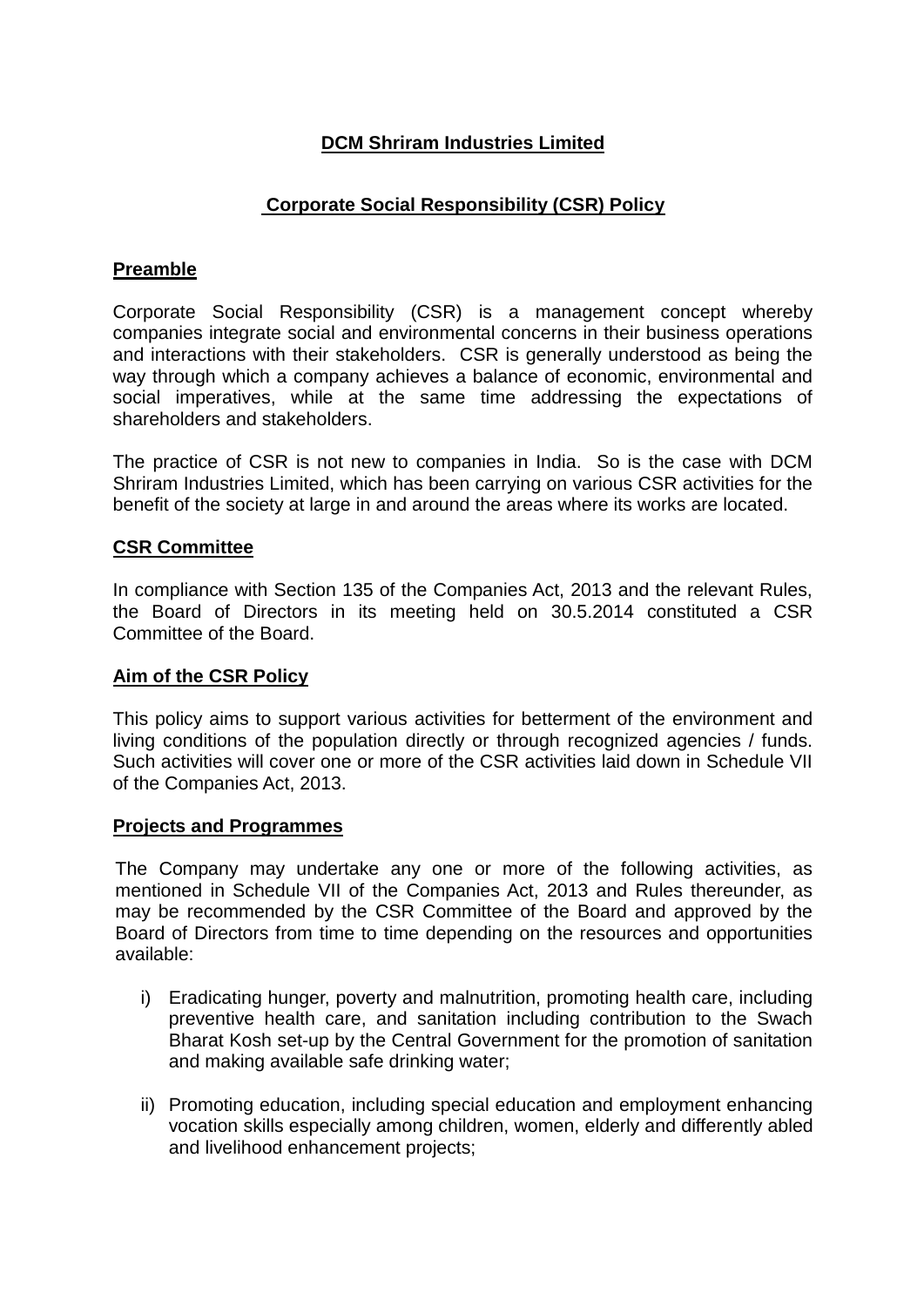- iii) Promoting gender equality, empowering women, setting up homes and hostels for women and orphans; setting up old age homes, day care centers and such other facilities for senior citizens and measures for reducing inequalities faced by socially and economically backward groups;
- iv) Ensuring environmental sustainability, ecological balance, protection of flora and fauna, animal welfare, agroforestry, conservation of natural resources and maintaining quality of soil, air and water including contribution to the Clean Ganga Fund set-up by the Central Government for rejuvenation of river Ganga;
- v) Protection of national heritage, art and culture including restoration of building and sites of historical importance and work of art; setting up public libraries; promotion and development of traditional arts and handicrafts;
- vi) Measures for the benefit of armed forces veterans, war widows and their dependents;
- vii) Training to promote rural sports, nationally recognised sports, paraolympic sports and Olympic sports;
- viii) Contribution to the Prime Minister's National Relief Fund or any other fund set up by the Central Govt. for socio-economic development and relief and welfare of the Scheduled Castes, the Scheduled Tribes, other backward classes, minorities and women;
- ix) Contribution or funds provided to technology incubators located within academic institutions which are approved by the Central Govt.
- x) Rural development projects.
- xi) Slum area development.

Explanation: For the purpose of this item, the term `slum area' shall mean any area declared as such by Central/ State Govt. or any other competent authority under any law for the time being in force.

xii) Any other activities, which may be included in Schedule VII from time to time.

However, it is made abundantly clear that activities which are undertaken in pursuance of normal course of business of the Company will not be considered as CSR activities.